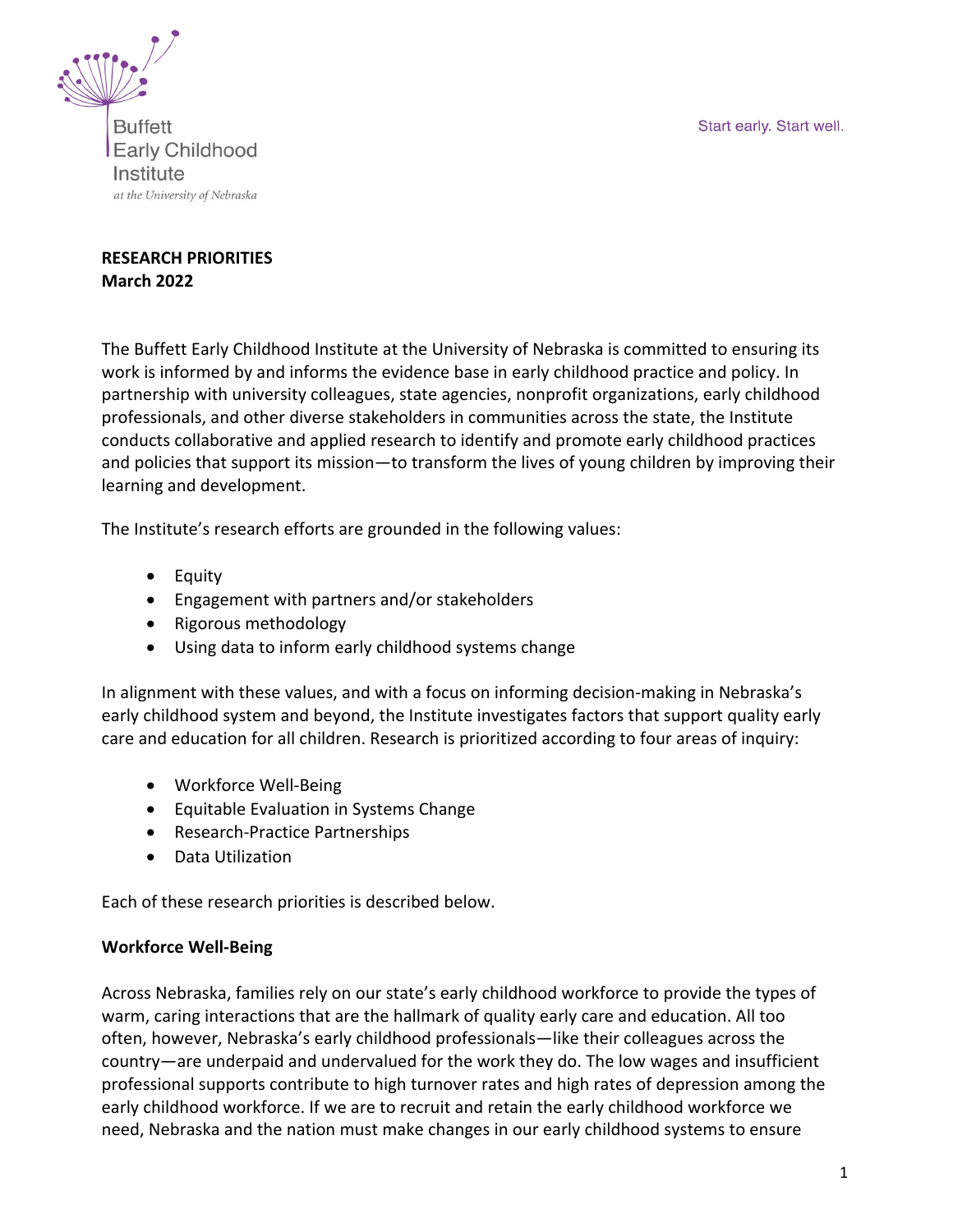early child professionals are adequately prepared and equitably compensated and supported in their work.

To inform these changes, the Institute conducts research on policies and practices related to workforce quality, funding, and public engagement, with a particular focus on elevating the well-being of the early childhood workforce. Current efforts include:

- **Ecology of Early Childhood Professional Well-Being.** Studies are underway to examine the circumstances required to more adequately support the early childhood workforce, including early childhood teachers and leaders of early childhood programs. Factors being considered include financial security, mental health, physical health, compensation, and workplace supports. The Early Childhood Professional Well-Being Ecological Framework that has been developed to guide this research identifies contextual and individual elements that impact the well-being of the early childhood workforce (Gallagher, Roberts, & Rousseau, 2018).
- **COVID Provider Survey.** In response to the COVID-19 pandemic, the Institute designed and disseminated a series of surveys with early childhood providers to better understand the impacts of the pandemic and to inform state policy and practice. These surveys led to national collaborations intended to demonstrate how research of this kind can be leveraged for social change (Gallagher, Daro, & Huddleston-Casas, 2021). Efforts are underway to create survey modules to facilitate the regular use of workforce surveys going forward.

### **Equitable Evaluation in Systems Change**

To ensure each child in Nebraska has access to quality early childhood education and other essential services, changes need to be made in statewide early childhood systems. In collaboration with partners across the state, the Institute conducts research to document structural changes that are needed and the processes by which those changes will take place. This involves tracking indicators and using established measures to assess impact, as well as using a relational approach to engage stakeholders throughout the process (Urban et al., 2021). Evaluation approaches and tools include developmental evaluation, principlesfocused evaluation, and community action research.

Research efforts focus on identifying and promoting equitable evaluation methods to inform early childhood systems change. Current efforts include:

• **Evaluation Network Team.** The Institute collaborates with state agencies and other partners to support assessment, planning, and evaluation efforts for the Nebraska Preschool Development Grant Birth–Five initiative. In this context, we are researching the processes and structures that help us understand how systems change can be evaluated. Statewide evaluation stakeholders, defined as program and evaluation professionals for early childhood efforts, convene monthly to co-create values, principles, processes, and tools for equitable evaluation.

By addressing quality and equity simultaneously, we are researching how we evaluate and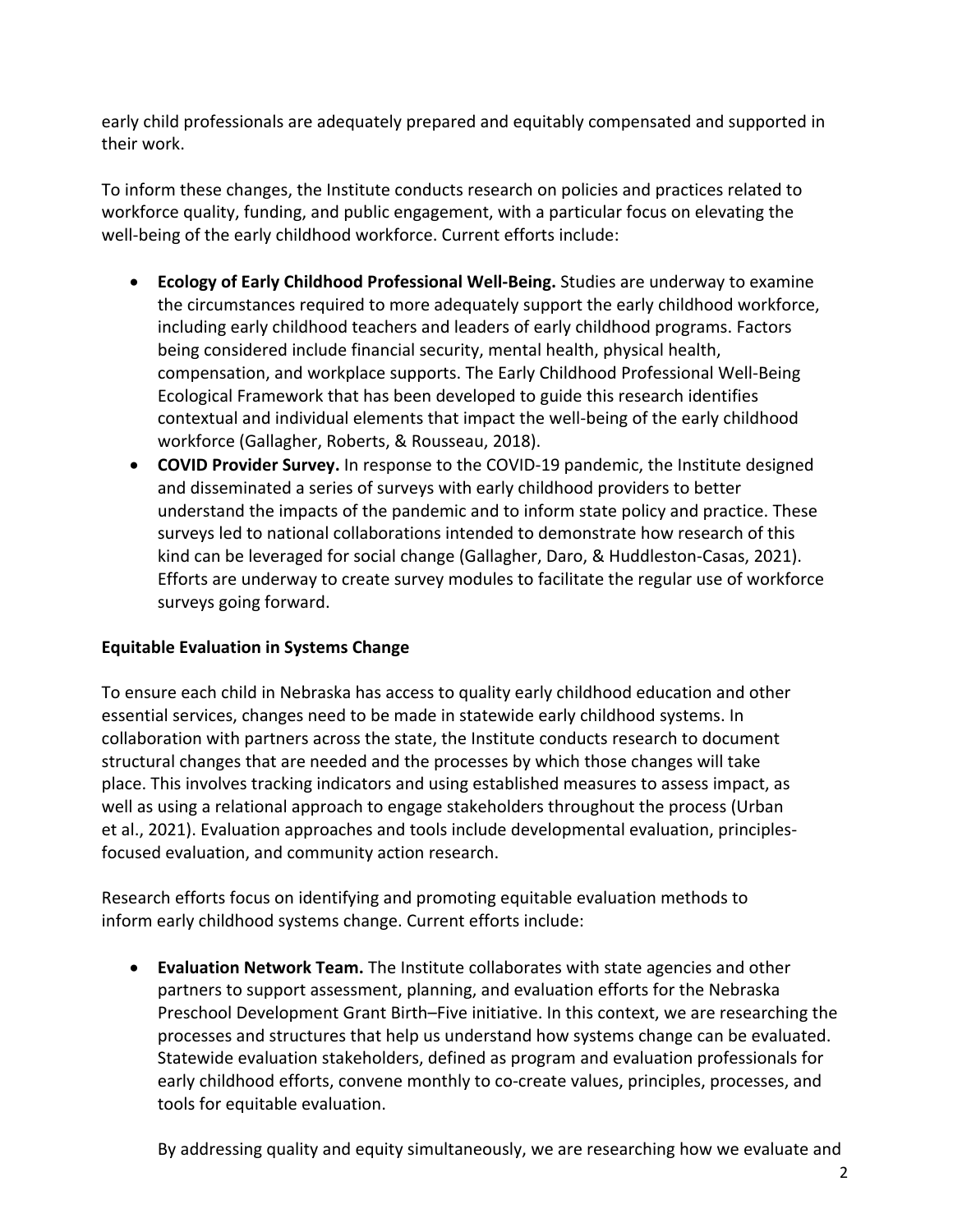learn from the evaluation process in early childhood systems. Among the topics raised by this dual focus on quality and equity are the following: establishing an equity action agenda, incorporating inquiry regarding changes in evaluative thinking, elements of systems change, part-whole relationships, static and dynamic processes, incorporation of multiple perspectives, and examination of system boundaries.

### **Research-Practice Partnerships**

The Institute is committed to conducting applied research in collaboration with partners across Nebraska who have a vested interest in promoting equitable changes in early childhood systems at the community, regional, and state levels. Partnership-based research can take many forms and is often more broadly labeled as Research-Practice Partnerships (RPPs). RPPs are participatorybased research approaches that involve research activity conducted alongside or with partners. The definition of RPPs has evolved from being recognized as a *long-term, mutualistic* collaboration focused on *problems of practice* (Coburn, Penuel, & Geil, 2013) to *long-term* collaborations that work toward *improvement and/or equitable transformation* through engagement in *research as the leading activity* (Farrell, Penuel, Coburn, Daniel, & Steup, 2021). Recognizing this evolution is important for the Institute, as equity is one of the underlying values of our research priorities, all of which pursue improvement and/or equitable transformation of early childhood systems.

With a focus on advancing partnership-based research to improve early childhood systems, current efforts include:

- **Establishing an internal research-practice partnership team.** The internal RPP team will build Institute knowledge and capacity to engage in RPPs internally and externally, using research as the leading activity in support of improving and transforming early childhood systems*.* The RPP team will position the Institute to become a recognized leader in advancing knowledge about partnership-based research that is focused on transforming early childhood systems in order to maximize the impact of our work.
- **Assessing Classroom Sociocultural Equity Scale.** Aligned with the Superintendents' Early Childhood Plan, the *Assessing Classroom Sociocultural Equity Scale (ACSES)* project engaged research and program partners in a pilot study designed to contribute to the development of a promising measure of classroom equity. Going forward, we seek to establish the infrastructure to facilitate an RPP among the Institute, the Learning Community, and districts participating in the Superintendents' Early Childhood Plan to guide a program of research focused on problems of practice.
- **Developing an instructional toolkit.** Working in partnership with the Professional Learning team and early childhood professionals, researchers are helping to develop and refine an instructional toolkit for use across early childhood programs.

### **Data Utilization**

To help policymakers make informed decisions about how to equitably improve the state's early childhood systems, the Institute leads efforts to address research and evaluation questions using

integrated early childhood data. As a leader of the Nebraska Early Childhood Integrated Data